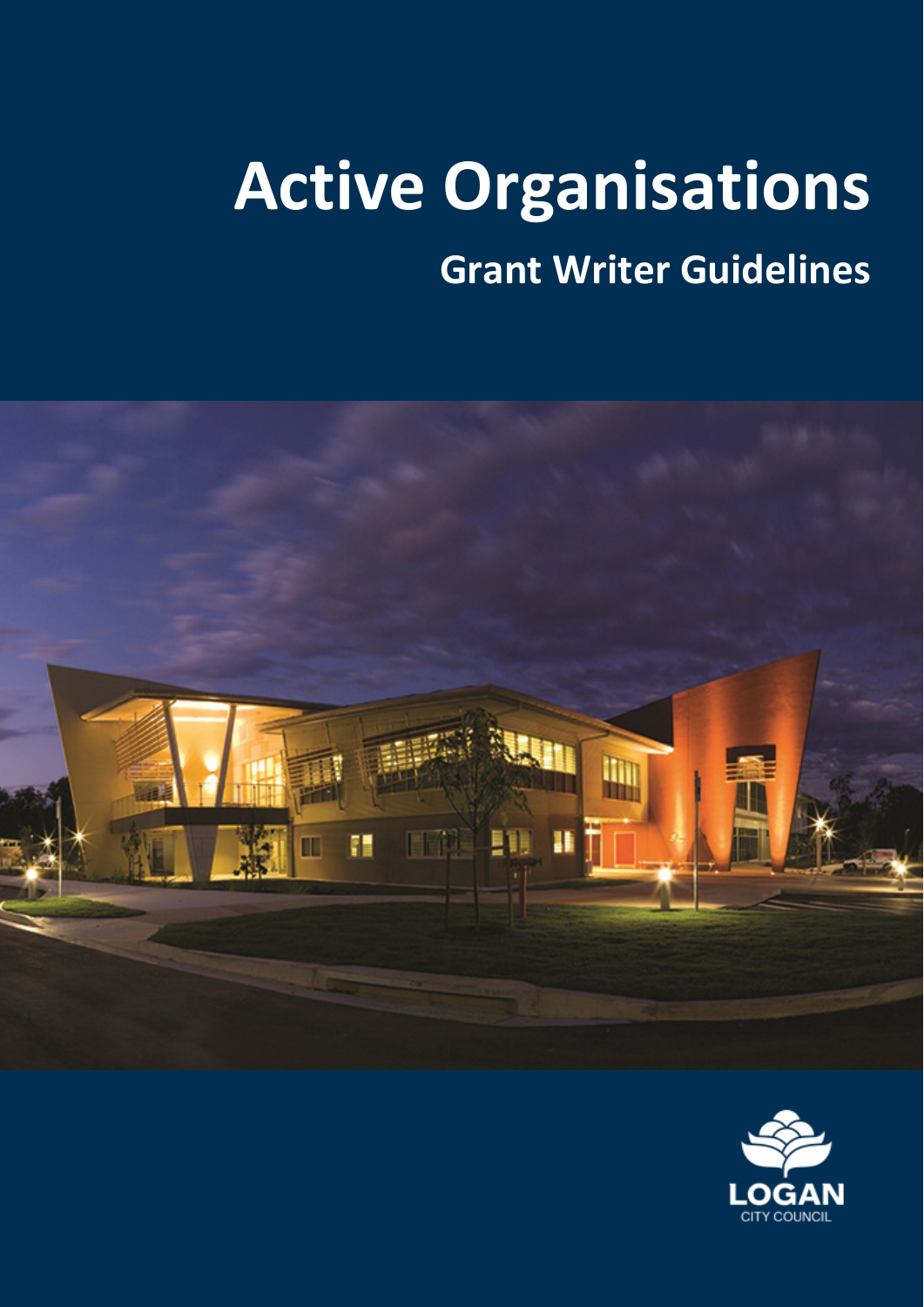# **About the Program**

 The Active Organisations - Grant Writer Program provides sport, recreation and community organisations with the services of a professional grant writer to assist in sourcing funding opportunities, writing and preparing grant submissions to an external funding source

 This Operating Guidelines provide clear parameters and procedures for the administration and allocation of Council funds through this program, including:

- $\bullet$ • Funds allocation
- Eligibility criteria
- Application and approval process
- Assessment criteria

# **Legislative Requirements**

 In adopting this Operating Guideline it is recognised that there are specific legislative requirements to be met. Relevant legislative requirements is the Local Government Regulation 2012.

#### **Strategic Context**

 The Operating Guideline is to be read in conjunction with key strategic documents of Council including:

| Logan City Council Corporate Plan                                   | Corporate Plan Objective:<br>To outline priorities and service delivery<br>commitments aimed at achieving the City Vision<br>of building our communities, our businesses and<br>our pride.                                                                      |
|---------------------------------------------------------------------|-----------------------------------------------------------------------------------------------------------------------------------------------------------------------------------------------------------------------------------------------------------------|
| <b>Grants to Community Organisations Policy</b>                     | Policy Objective:<br>To outline corporate guidelines on the provision of<br>grants and subsidies to community organisation<br>and individuals in accordance with Section 194<br>(Grants to community organisations) of the Local<br>Government Regulation 2012. |
| Leisure, Sport and Facilities Branch Annual<br><b>Business Plan</b> | Plan Objective:<br>To outline projects and key performance<br>indicators that will be actioned and assessed for<br>the Leisure, Sport and Facilities Branch.                                                                                                    |

#### **Program Outcomes**

 The Active Organisations - Grant Writer Program assists the organisation in sourcing funding opportunities, writing and preparing one grant submission to an external funding source.

#### **Program Objectives**

 The program aims to ensure the organisation gains the skills, knowledge and experience enabling them to develop future grant submissions.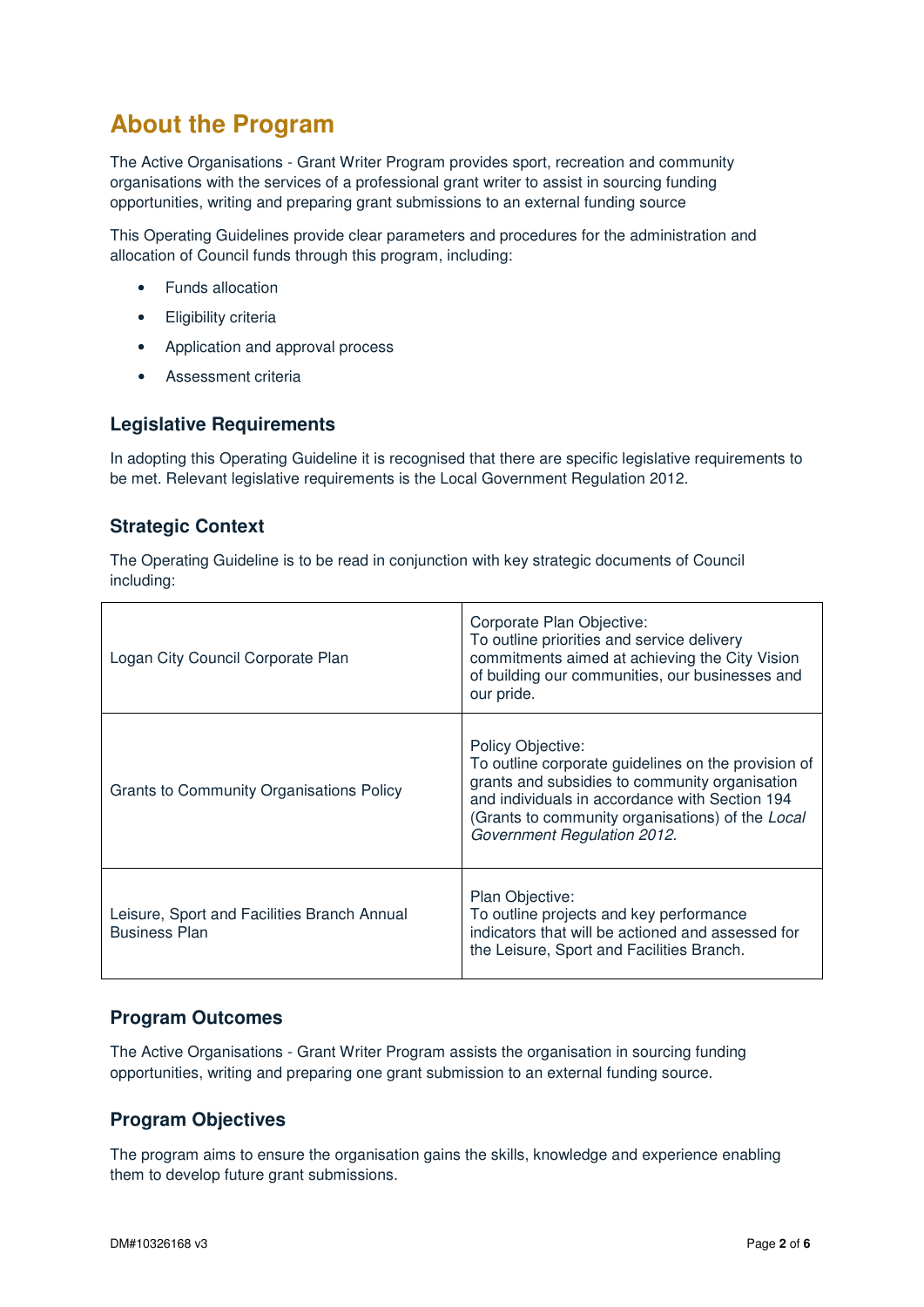# **Program Priorities**

 The provision of grant writing assistance through the Active Organisations - Grant Writer Program is considered a grant from Council. Council may provide grant assistance to apply for funds meeting the following consideration:

- following consideration: 1. Building capacity in the delivery of social and recreational purposes
	- a. Organisational development and governance;
	- b. Equipment (maintenance and sporting);

c.Infrastructure / capital improvements (i.e. facility upgrades or new facilities);

- d. Community participation / programs that increase peoples participation;
- e. Programs that foster cultural diversity and education;
- f. Programs that assist in social justice, focusing on the disempowered or disadvantaged sector of the population; and
- g. Programs that encourage education.

 Detailed information regarding timeframes for funding is published annually on the Logan City Council website.

# **Eligibility Criteria**

Applications will be considered from:

- 1. Organisations that operate within the boundaries of Logan City Council or demonstrate that they provide services to residents of Logan City;
- 2. Sport, Recreation and Community Organisations located in the City of Logan;
- 3. Organisations that have completed their Organisation Planning Tool Kit (including supplying all supporting documentation) to a minimum standard as deemed by Logan City Council;
- 4. Organisations that have no outstanding debt with Logan City Council;
- 5. Organisations that have acquitted all previous funding with Logan City Council;
- 6. Organisations that are compliant with the Office of Fair Trading;
- 7. Not-for-profit organisations;
- 8. Incorporated organisations that hold a certificate of incorporation;
- 9. Non-political organisations;

 Organisations are limited to one successful application per financial year. Note, unsuccessful applicants will be provided with feedback and given the opportunity to re-submit the application depending upon available funds. In addition, Organisations can submit only one application at any one time.

#### **Applications will be ineligible if the following apply:**

- 1. Organisations who have not acquitted any previous Council funding;
- 2. Organisations that have an overdue debt to Council at the time of application.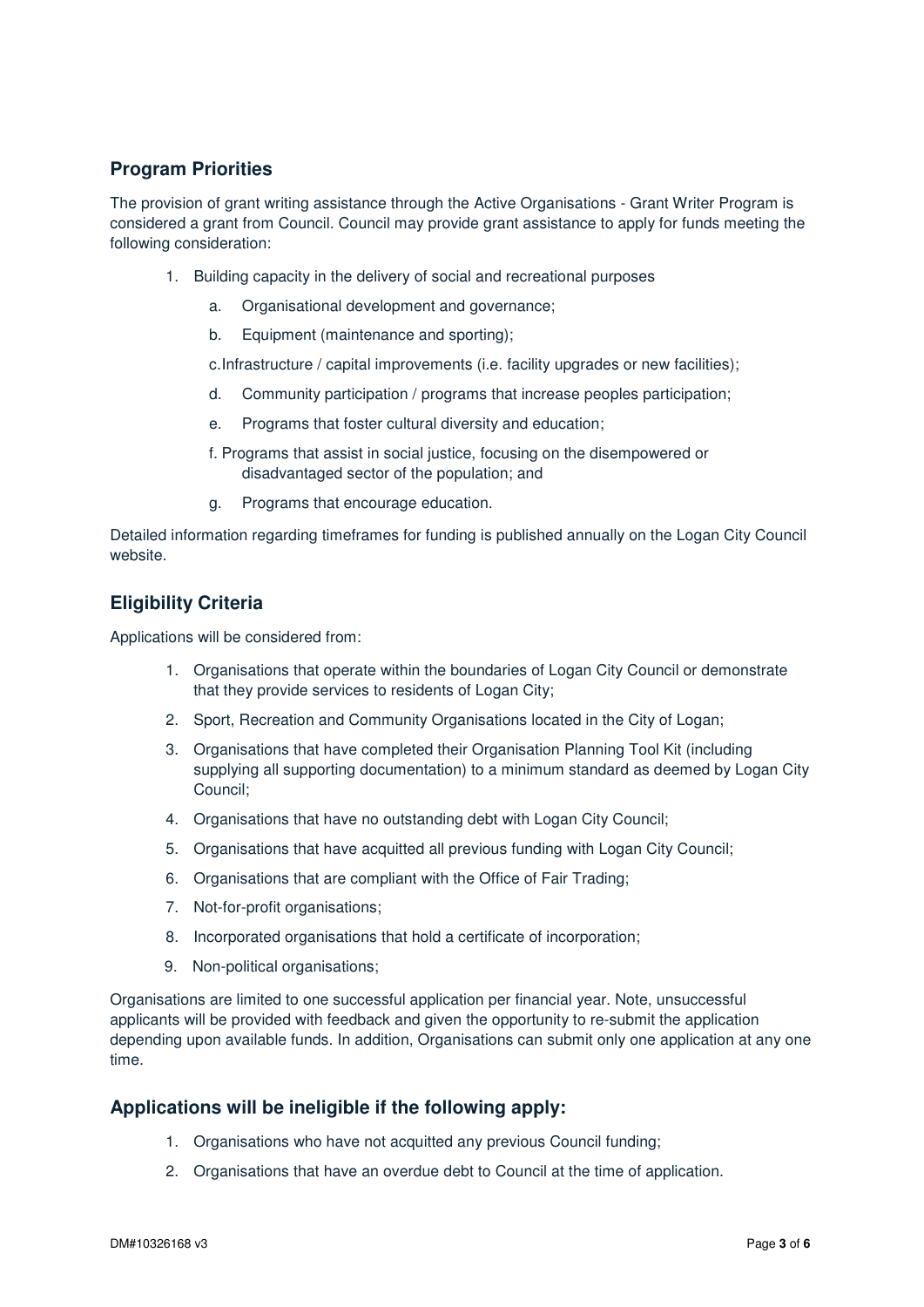- 3. Organisations who hold a lease with Council and who haven't completed an Organisation Planning Tool Kit;
- 4. Applications for activities, events/programs or capital works occurring outside the Logan City Council area;
- 5. Applications for general fundraising activities;
- 6. Applications for individuals, State or Australian Government departments, other Councils or individual private enterprises;
- 7. Applications for one off events;
- 8. Applications from commercial organisations operating on an expected profit basis, including ticketed paid entry events, will not be accepted unless it can be demonstrated that there is significant benefit for the City;
- 9. Applications for funds already spent;
- 10. Applications that contravene an existing Logan City Council Policy or Operating Guideline;
- 11. Applications that denigrates or excludes any groups in the community; and
- 12. Applications that have safety and/or environmental hazards.

# **Application Process**

 Applicants seeking funding can apply by submitting an application form within the given timeframes. Applications can be received through online submissions only, available through the Logan City Council Website.

 A written application along with the provision of the following supporting documentation must be provided to be eligible for support through the Grant Writer Program:

- Organisations' Planning Tool Kit
- Organisations' Certificate of Incorporation

For Infrastructure/Capital Improvement projects ONLY attach the following:

Site plan identifying areas of improvement

Additional notes for Capital Works Projects:

If successful, the applicant is required to seek the following:

• Development Application (DA) approval or Building Approval (BA).

 Unsuccessful applicants will be provided with feedback and given the opportunity to re-submit the application depending upon available funds.

# **Assessment Process**

Once submitted, an application will be assessed according to:

- 1. The eligibility criteria (as per section 7)
- 2. The assessment criteria (below)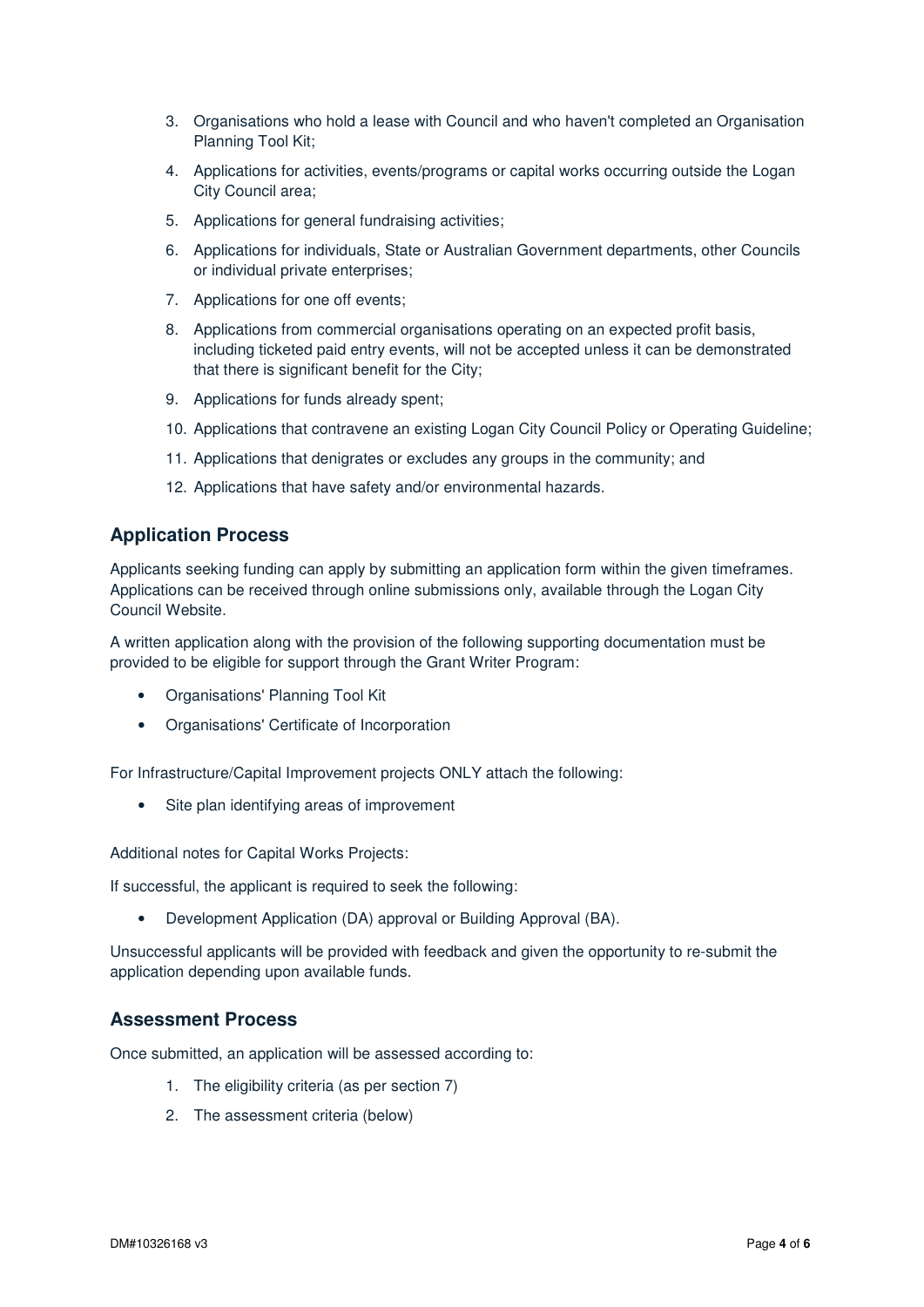| No.            | <b>Consideration</b>                                                                                                                                               | Weighting |
|----------------|--------------------------------------------------------------------------------------------------------------------------------------------------------------------|-----------|
|                | Need<br>The application demonstrates demand/need<br>For Council Lease Holders Only:<br>The application aligns with the Organisation Planning Tool Kit<br>$\bullet$ | 40%       |
| $\overline{c}$ | <b>Benefit</b><br>The proposal will result in a significant outcome for the Organisation<br>$\bullet$                                                              | 35%       |
| 3              | Finance / Risk<br>The proposal is value for money<br>$\bullet$                                                                                                     | 25%       |

Please note, Council reserves the right to not approve an application.

# **Notification Process**

 All successful applicants will be issued with a letter of referral, detailing the contact information of a preferred grant writer as elected by Council.

 The preferred grant writer will provide assistance in developing a grant application for the approved project. It is the responsibility of the elected grant writer to make the initial contact with the successful organisation.

 Note, it is the grant writer's responsibility to communicate effectively with the organisation ensuring a quality grant submission is developed.

Funding may only be sought from external sources and not from any of the Council's grant schemes.

#### **Timeframes**

Council will endeavour to adhere to the following timelines for assessment and notification:

| <b>Process</b>                                                                              | <b>Timeframe</b>                               |
|---------------------------------------------------------------------------------------------|------------------------------------------------|
| Application outcome and referral to the preferred<br>grant writer                           | Within 6 weeks from receipt of the Application |
| If successful, the preferred grant writer will make<br>contact with successful organisation | 7 days of the referral being made              |
| Development of the grant application                                                        | Minimum of 28 days                             |

# **Funding Acquittals**

 All successful applicants will be required to provide a written report on the outcomes of the project in the form of an acquittal document.

 Organisations will be required to complete and submit an acquittal to Council detailing the outcomes of the grant application and providing feedback about the Grant Writer program within six weeks of the outcome of the grant being announced.